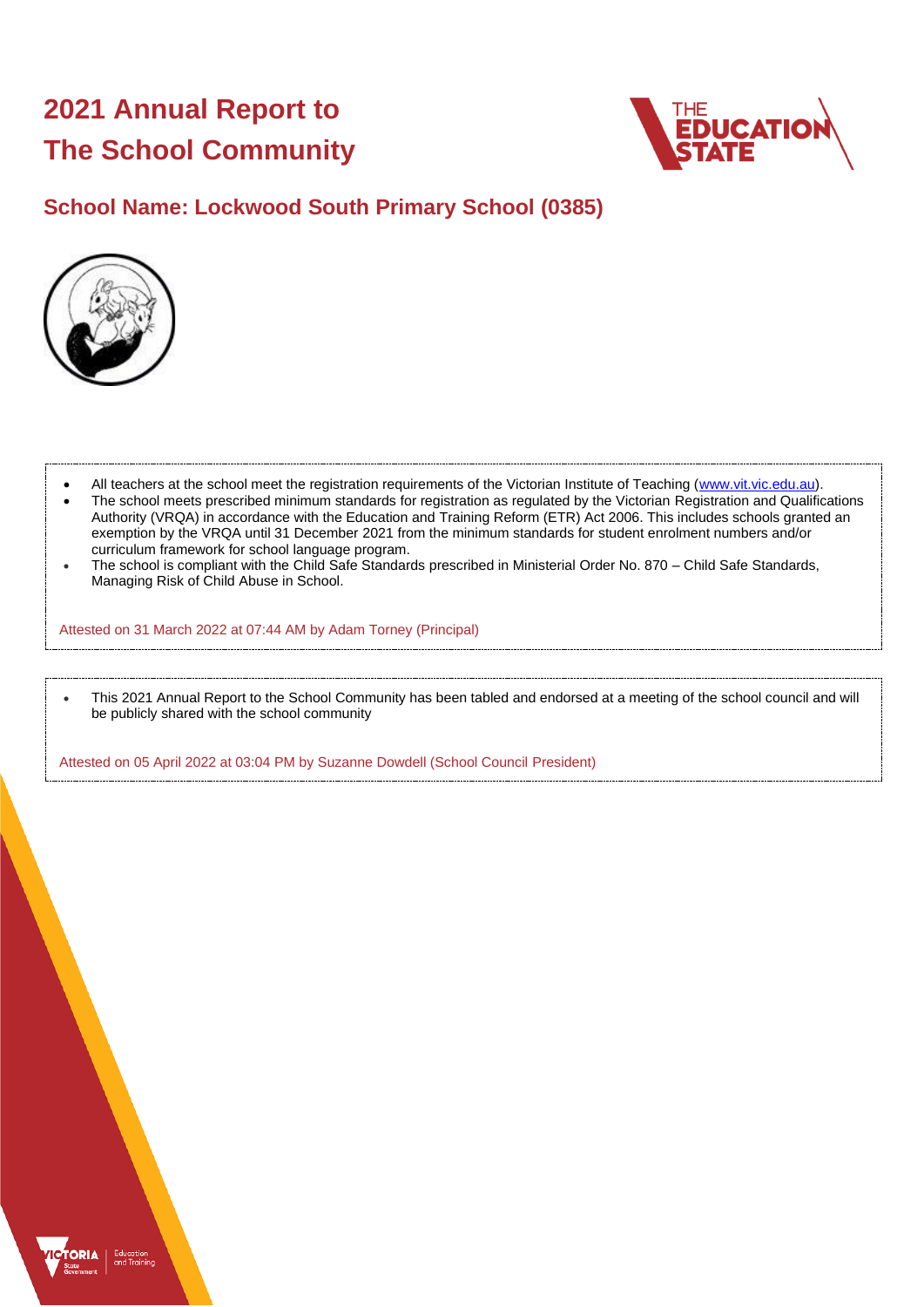

# How to read the Annual Report

### What does the *'About Our School'* commentary section of this report refer to?

The 'About our school' commentary provides a brief background on the school, an outline of the school's performance over the year and future directions.

The 'School Context' describes the school's vision, values and purpose. Details include the school's geographic location, size and structure, social characteristics, enrolment characteristics and special programs.

The 'Framework for Improving Student Outcomes (FISO)' section includes the improvement initiatives the school has selected and the progress they have made towards achieving them through the implementation of their School Strategic Plan and Annual Implementation Plan.

### What does the *'Performance Summary'* section of this report refer to?

The Performance Summary includes the following:

### **School Profile**

- student enrolment information
- the school's 'Student Family Occupation and Education' category
- a summary of parent responses in the Parent Opinion Survey, shown against the statewide average for Primary schools
- school staff responses in the area of School Climate in the School Staff Survey, shown against the statewide average for Primary schools

### **Achievement**

- English and Mathematics for Teacher Judgements against the curriculum
- English and Mathematics for National Literacy and Numeracy tests (NAPLAN).

### **Engagement**

Student attendance at school

### **Wellbeing**

Student responses to two areas in the Student Attitudes to School Survey:

- Sense of Connectedness
- Management of Bullying

Results are displayed for the latest year and the average of the last four years (where available). As NAPLAN tests were not conducted in 2020, the NAPLAN 4-year average is the average of 2018, 2019 and 2021 data in the 2021 Performance Summary.

## Considering COVID-19 when interpreting the Performance Summary

The Victorian community's experience of COVID-19, including remote and flexible learning, had a significant impact on normal school operations in 2020 and 2021. This impacted the conduct of assessments and surveys. Readers should be aware of this when interpreting the Performance Summary.

For example, in 2020 and 2021 school-based surveys ran under changed circumstances, and NAPLAN was not conducted in 2020. Absence and attendance data during this period may have been influenced by local processes and procedures adopted in response to remote and flexible learning.

Schools should keep this in mind when using this data for planning and evaluation purposes.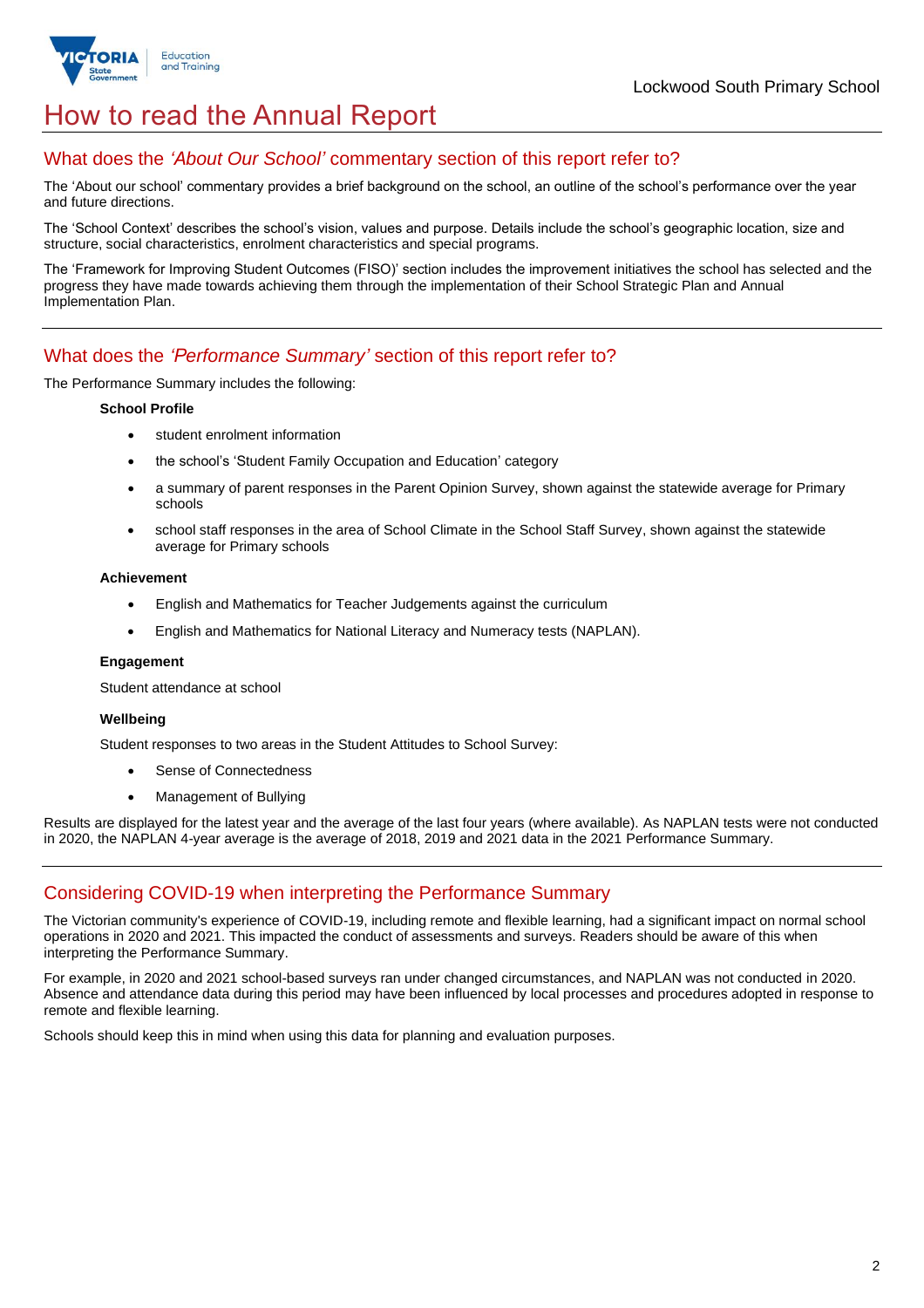

# How to read the Annual Report (continued)

### What do *'Similar Schools'* refer to?

Similar Schools are a group of Victorian government schools with similar characteristics to the school.

This grouping of schools has been created by comparing each school's socio-economic background of students, the number of non-English speaking students and the school's size and location.

### What does *'NDP'* or '*NDA*' mean?

'NDP' refers to no data being published for privacy reasons or where there are insufficient underlying data. For example, very low numbers of participants or characteristics that may lead to identification will result in an 'NDP' label.

'NDA' refers to no data being available. Some schools have no data for particular measures due to low enrolments. There may be no students enrolled in some year levels, so school comparisons are not possible.

Note that new schools only have the latest year of data and no comparative data from previous years. The Department also recognises unique circumstances in Specialist, Select Entry, English Language, Community Schools and schools that changed school type recently, where school-to-school comparisons are not appropriate.

## What is the *'Victorian Curriculum'*?

The Victorian Curriculum F–10 sets out what every student should learn during his or her first eleven years of schooling. The curriculum is the common set of knowledge and skills required by students for life-long learning, social development and active and informed citizenship.

The Victorian Curriculum is assessed through teacher judgements of student achievement based on classroom learning.

The curriculum has been developed to ensure that school subjects and their achievement standards enable continuous learning for all students, including students with disabilities.

The 'Towards Foundation Level Victorian Curriculum' is integrated directly into the curriculum and is referred to as 'Levels A to D'.

'Levels A to D' may be used for students with disabilities or students who may have additional learning needs. These levels are not associated with any set age or year level that links chronological age to cognitive progress (i.e., there is no age expected standard of achievement for 'Levels A to D').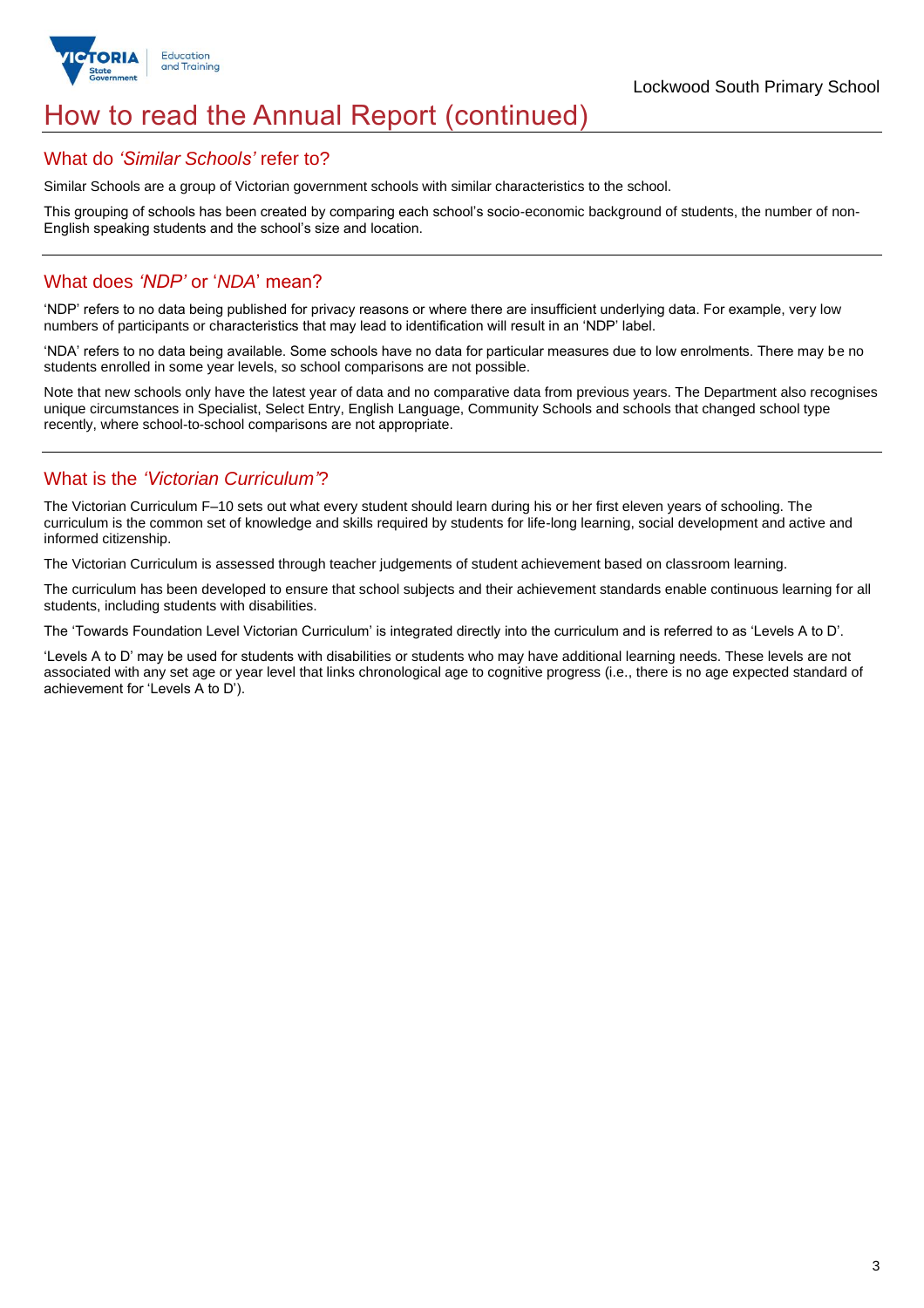

# **About Our School**

# School context

Vision:

At Lockwood South we work together to provide a safe and stimulating learning environment that engages students to work towards achieving their personal best in an atmosphere of mutual respect and co-operation.

Our four school values are:

Personal Best:

Always endeavoring to do the best I can by setting realistic goals and being optimistic about achieving them. Caring:

Showing concern to others ad being thoughtful and understanding of their feelings.

Mutual Respect:

Treating others, property and the environment with car and consideration; resulting in others treating me and my property with care and consideration.

Community:

Working together cooperatively in the classroom, Lockwood South and the wider community for the common good. Encouraging participation in our community and the development of citizenship skills.

### School context:

Lockwood SOUTH Primary School is a small rural school of 36 enrolments, situated on the Calder Alternate Highway approximately 12 kilometres from Kangaroo Flat. Currently there are three home groups: Hakeas; Grades Prep-1, Wattle; 2-3 and Melaleucas; Grades 4-6. The school's workforce includes a Principal, two full time teachers, a .6 teacher and a full time education support officer. A school chaplain is employed one day a week, and a business manager .5 over three days. The school is set in attractive natural surrounds that includes a creek area. It has excellent new facilities. All Learning Spaces are open, bright and welcoming and are linked by a large undercover area and paths .The undercover area ensures students have an outside play and activity area regardless of the weather. A separate building operates as an Agriculture Centre which includes a kitchen, vegetable garden, orchard, compost area and chickens.

Lockwood SOUTH Primary School offers a comprehensive and rich learning program drawn from the Victorian Curriculum with Literacy and Numeracy the main priority.

The school offers specialist areas of Mandarin in partnership with Bendigo Senior Secondary's Confucius Classroom, Mobile Area Resource Centre (MARC Library Van), Music with a Performing Arts Production once a year, Physical Education with participation in the Loddon Calder District School Sports Association and Sporting Schools. ICT is integrated across the curriculum and is used on a daily basis particularly Netbooks and Interactive whiteboards. Students participate in Wellbeing programs led by the school Chaplain; one to one mentoring sessions with staff; Cooking and Science in the Agricultural Centre; Hands on Learning - gardening/cooking; woodwork and creating; as well as Environmental Projects in partnership with the Upper Spring Creek Landcare group. On reaching Grade 6 students become part of the Grade 6 Leadership Team organising special events, participating in leadership development as well as leading Assembly.

The school also has a comprehensive incursion, excursion and camps program which supports diversity, depth and learning beyond the walls of the classroom. Regional Staff: Speech Therapists, Psychologists and Social Workers are accessed for students with additional needs.

The school is also an eSmart, Better Buddy and ResourceSmart School. An Outside School Hours Care operates each morning and afternoon and a Playgroup runs each Monday morning of the school term.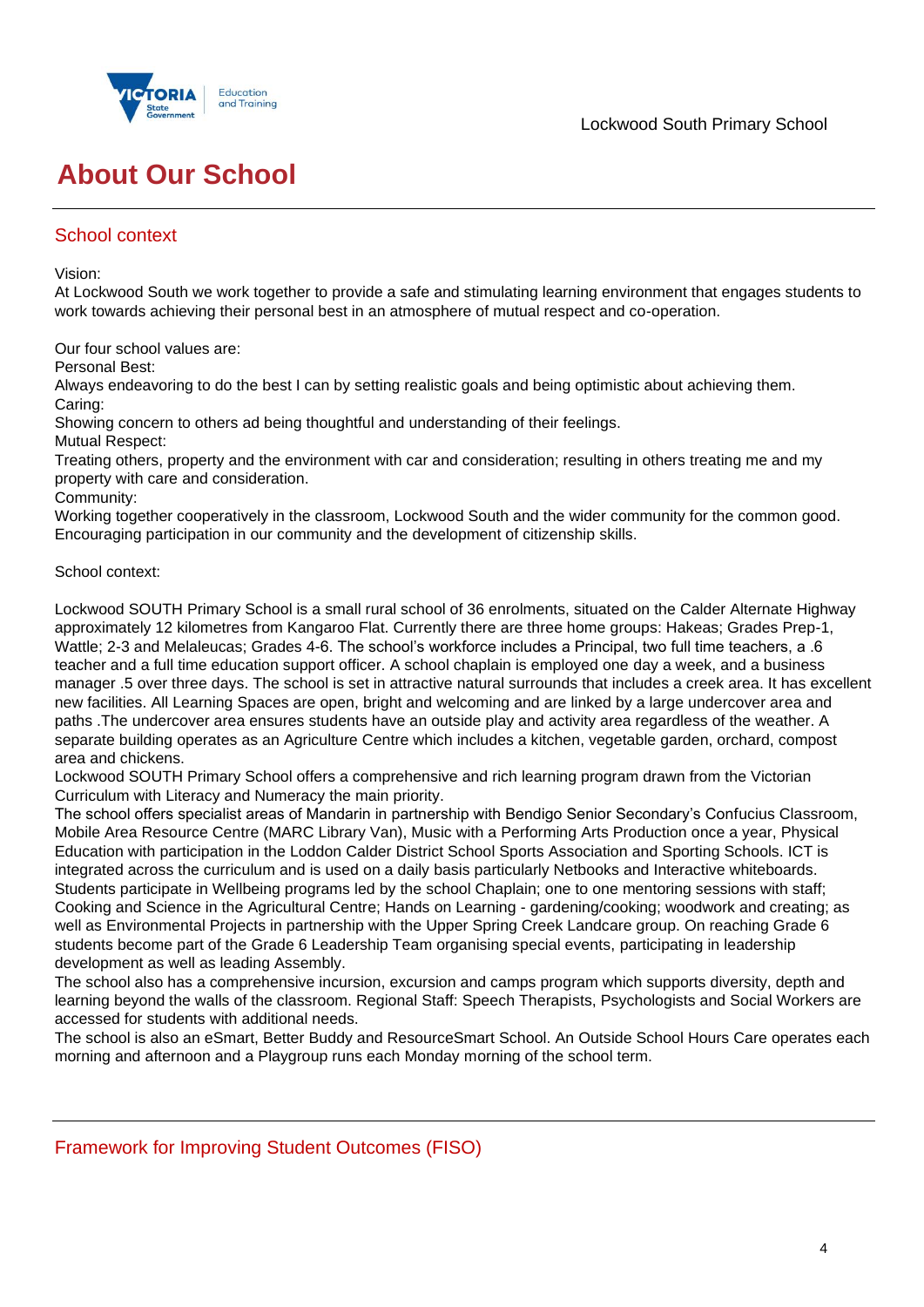

### Lockwood South Primary School

In 2021, Lockwood South Primary School's AIP focused on the implementation of Key Improvement Strategies\* related to the FISO dimensions of Evidence-based high-impact teaching strategies, and Curriculum planning This included: \* Embedding the whole school instructional model and provide teacher professional learning to support its consistent implementation.

\* We also participated Quaglia institute program based around student voice and agency to ensure that we are empowering students within their learning. This program will be implemented throughout 2022 to ensure we maximise students voice in their learning.

While our progress to in these two areas was has not been what we would have expected due to COVID restrictions, Staff worked incredibly hard during both periods of flexible and remote learning to provide students with a consistent and valuable curriculum that was achievable and tailored to the needs of our school.

### Achievement

### Achievement

In 2021 the school continued to work on its strategic plan goal of maximizing the learning growth for each student in literacy and numeracy.

While we have seen some students progress not to be at their expected level, the school still saw a very large proportion of its students at or above their expected level in both literacy and numeracy according to teacher judgements, with 88.9% in English and 90.3 in Mathematics. We hope to see even greater growth in these areas during 2022 with our commitment to the tutoring program and small class sizes.

During the flexible and remote learning periods of 2021, staff developed and refined the ways in which we delivered content. We provided work in a way that we knew was the most appropriate for families and their children. We also tried to ensure that practice as engaging, and consistent across the school.

We currently have students funded under the PSD program and the funding is utilised to employ a part time education support worker, along with resourcing for individual needs of the children funded.

## Engagement

During 2021 Lockwood South Primary School experienced its worst absence rate for a number of years, with each student averaging just 23.6 days for the year absent. When looking into this rate we saw a number of families experiencing 'fatigue' and not engaging as frequently in their remote learning during 2021.Students also voiced the impact of remote learning on their connection to school and motivation to learning with 2021 ATOSS results showing 76% of our grade 4-6 students felt as sense of connectedness to the school, which is dramatically down for 2019 the last time the survey was completed, and also only 73% of students being motivated and interested in their learning, which is also dramatically down from 2019. All staff remained extremely committed to ensuring students are given every opportunity to succeed.

## **Wellbeing**

The school has also continued to implement the TUANS awards (T-teamwork, U-understanding, A- achievement, Nnurturing, S-striving). These awards are given to promote the students work and characteristics for the term. These awards are to assist our children to be engaged with our values.

Lockwood SOUTH Primary School prides itself on the engagement level we have with our students and families. We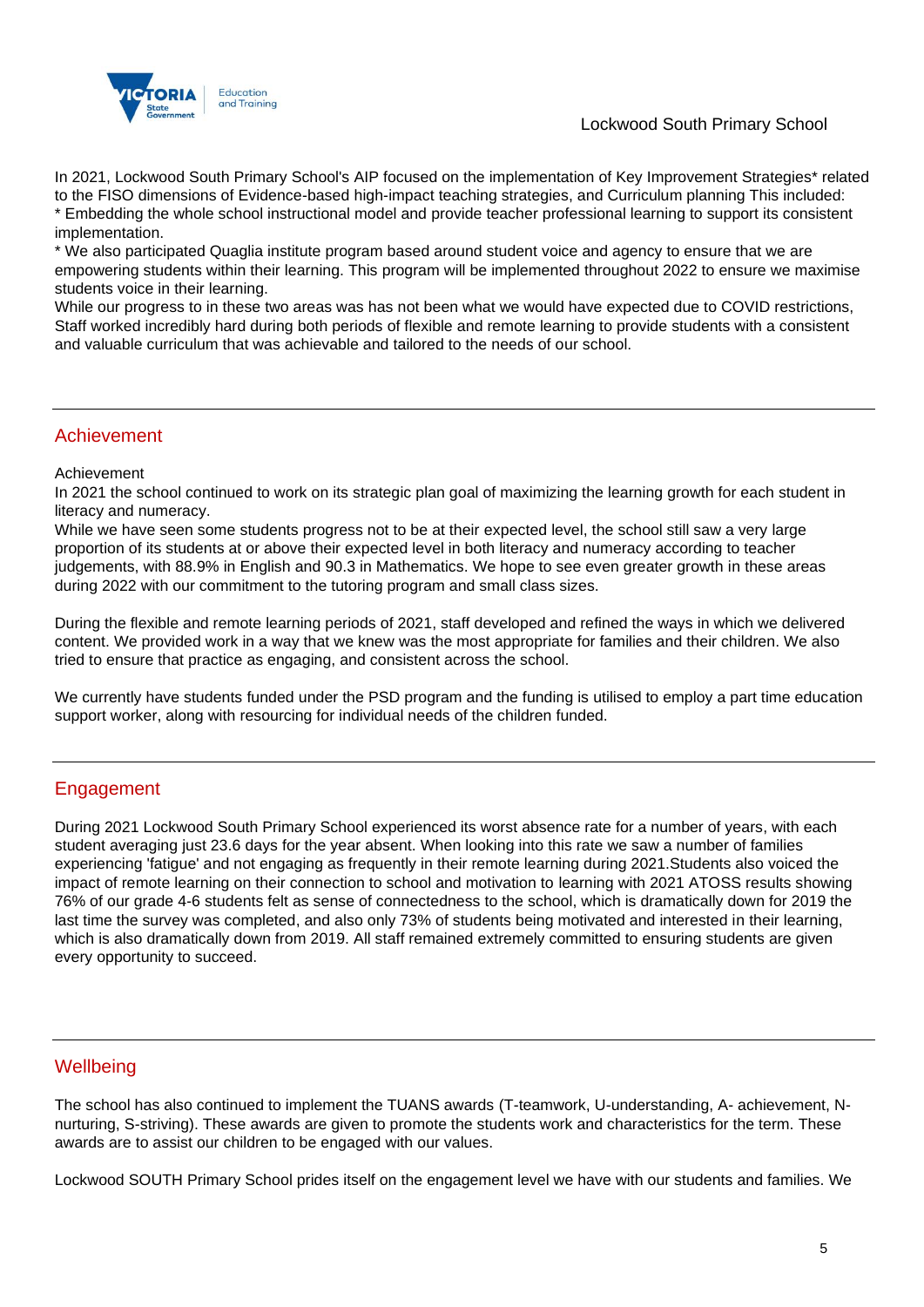

continue to work tirelessly to ensure our students have a voice within the school, and are connected to their learning progress. During 2021 we the AToSS results showed 76.4% of students felt connected to the school, which is down on our four year average of 89.3%. In our parent opinion survey we had outstanding results with the school receiving 100% positive endorsement for promoting positive behaviors.

### Finance performance and position

In 2021 the school recorded a surplus. Throughout the year we used our equity funding to assist with the classroom teaching in order to keep class sizes small, by resources and to allow for focused and targeted learning for our students. The school received \$9322 Sporting schools funding which assisted the school in providing a substantial swimming program and multi sports program, and \$19634 for our Outside School Hours Care sustainability funding to ensure the viability of the program.

The school also received funding from the VSBA for bushfire preparedness works as a BARR school, which were spent on preparing our grounds and updating communications within the school.

> **For more detailed information regarding our school please visit our website at [https://www.locksthps.vic.edu.au](https://www.locksthps.vic.edu.au/)**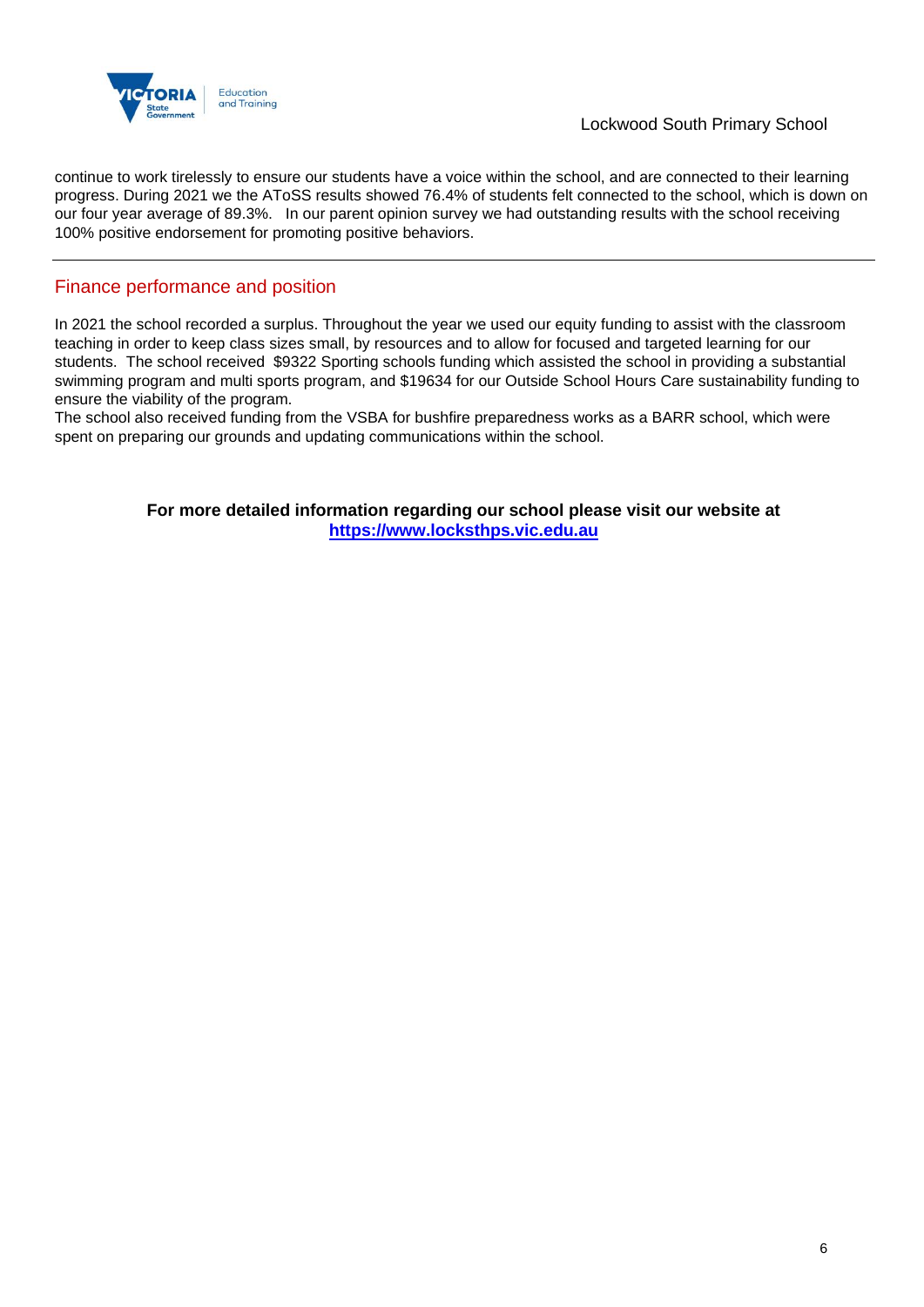

# **Performance Summary**

The Performance Summary for government schools provides an overview of how this school is contributing to the objectives of the Education State and how it compares to other Victorian government schools.

All schools work in partnership with their school community to improve outcomes for children and young people. Sharing this information with parents and the wider school community helps to support community engagement in student learning, a key priority of the Framework for Improving Student Outcomes.

Refer to the 'How to read the Annual Report' section for help on how to interpret this report.

# SCHOOL PROFILE

### **Enrolment Profile**

A total of 32 students were enrolled at this school in 2021, 10 female and 22 male.

0 percent of students had English as an additional language and 0 percent were Aboriginal or Torres Strait Islander.

### **Overall Socio-Economic Profile**

The overall school's socio-economic profile is based on the school's Student Family Occupation and Education index (SFOE).

SFOE is a measure of socio-educational disadvantage of a school, based on educational and employment characteristics of the parents/carers of students enrolled at the school. Possible SFOE band values are: Low, Low-Medium, Medium and High. A 'Low' band represents a low level of socio-educational disadvantage, a 'High' band represents a high level of socio-educational disadvantage.

This school's SFOE band value is: Low

### **Parent Satisfaction Summary**

The percent endorsement by parents on their school satisfaction level, as reported in the annual Parent Opinion Survey.

Percent endorsement indicates the percent of positive responses (agree or strongly agree) from parents who responded to the survey.



#### **School Staff Survey**

The percent endorsement by staff on School Climate, as reported in the annual School Staff Survey.

Percent endorsement indicates the percent of positive responses (agree or strongly agree) from staff who responded to the survey. Data is suppressed for schools with three or less respondents to the survey for confidentiality reasons.

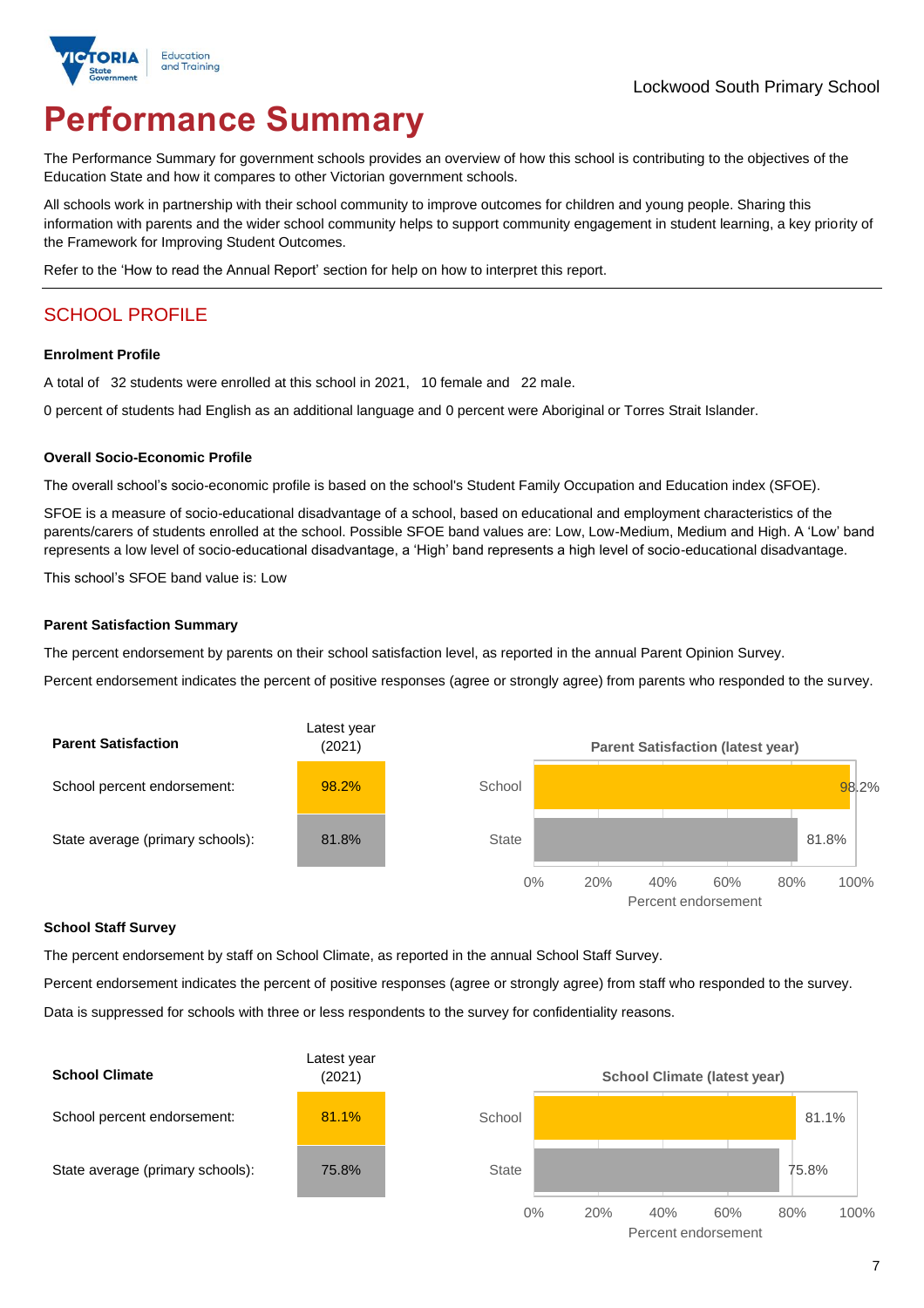

# ACHIEVEMENT

*Key: 'Similar Schools' are a group of Victorian government schools that are like this school, taking into account the school's socioeconomic background of students, the number of non-English speaking students and the size and location of the school.*

### **Teacher Judgement of student achievement**

Percentage of students working at or above age expected standards in English and Mathematics.



Percent students at or above age expected level

| <b>Mathematics</b><br>Years Prep to 6                             | Latest year<br>(2021) |
|-------------------------------------------------------------------|-----------------------|
| School percent of students at or above age<br>expected standards: | 90.3%                 |
| Similar Schools average:                                          | 86.5%                 |
| State average:                                                    | 84.9%                 |

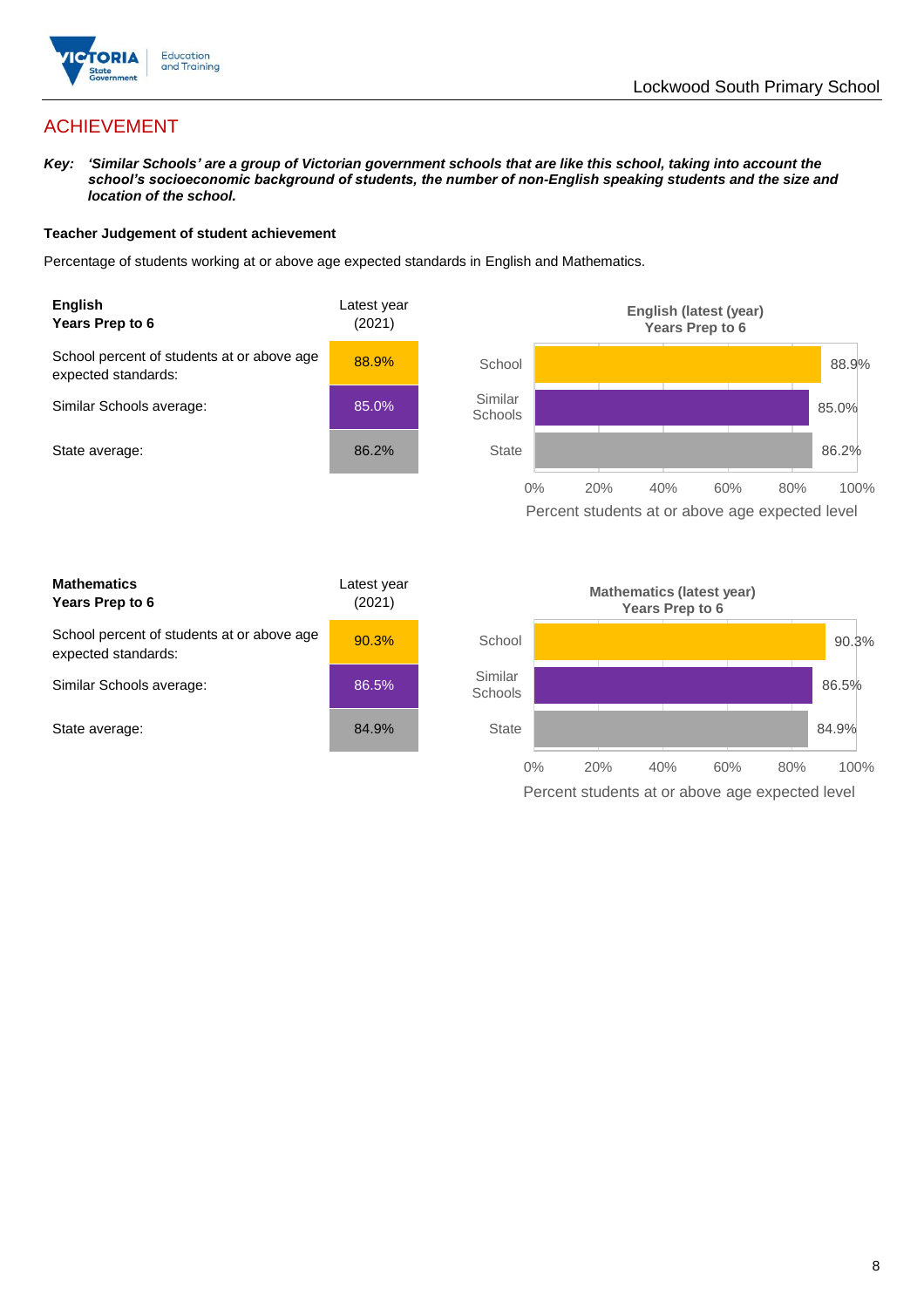

# ACHIEVEMENT (continued)

*Key: 'Similar Schools' are a group of Victorian government schools that are like this school, taking into account the school's socioeconomic background of students, the number of non-English speaking students and the size and location of the school.*

### **NAPLAN**

Percentage of students in the top three bands of testing in NAPLAN.

Note: NAPLAN tests were not conducted in 2020, hence the 4-year average is the average of 2018, 2019 and 2021 data.

| Reading<br>Year 3                                 | Latest year<br>(2021) | 4-year<br>average |                    | <b>NAPLAN Reading (latest year)</b><br>Year <sub>3</sub>                   |
|---------------------------------------------------|-----------------------|-------------------|--------------------|----------------------------------------------------------------------------|
| School percent of students in<br>top three bands: | 66.7%                 | 78.6%             | School             | 66.7%                                                                      |
| Similar Schools average:                          | 75.4%                 | 75.9%             | Similar<br>Schools | 75.4%                                                                      |
| State average:                                    | 76.9%                 | 76.5%             | <b>State</b>       | 76.9%                                                                      |
|                                                   |                       |                   | $0\%$              | 20%<br>40%<br>60%<br>100%<br>80%<br>Percent of students in top three bands |
| Reading<br>Year <sub>5</sub>                      | Latest year<br>(2021) | 4-year<br>average |                    | <b>NAPLAN Reading (latest year)</b><br>Year 5                              |
| School percent of students in<br>top three bands: | 60.0%                 | 37.5%             | School             | 60.0%                                                                      |
| Similar Schools average:                          | 66.4%                 | 66.3%             | Similar<br>Schools | 66.4%                                                                      |
| State average:                                    | 70.4%                 | 67.7%             | <b>State</b>       | 70.4%                                                                      |
|                                                   |                       |                   | $0\%$              | 20%<br>40%<br>60%<br>100%<br>80%<br>Percent of students in top three bands |
| <b>Numeracy</b><br>Year <sub>3</sub>              | Latest year<br>(2021) | 4-year<br>average |                    | <b>NAPLAN Numeracy (latest year)</b><br>Year <sub>3</sub>                  |
| School percent of students in<br>top three bands: | 75.0%                 | 66.7%             | School             | 75.0%                                                                      |
| Similar Schools average:                          | 71.9%                 | 72.8%             | Similar<br>Schools | 71.9%                                                                      |
| State average:                                    | 67.6%                 | 69.1%             | <b>State</b>       | 67.6%                                                                      |
|                                                   |                       |                   | $0\%$              | 40%<br>20%<br>60%<br>80%<br>100%<br>Percent of students in top three bands |
| <b>Numeracy</b><br>Year 5                         | Latest year<br>(2021) | 4-year<br>average |                    | <b>NAPLAN Numeracy (latest year)</b><br>Year 5                             |
| School percent of students in<br>top three bands: | 60.0%                 | 50.0%             | School             | 60.0%                                                                      |
| Similar Schools average:                          | 61.2%                 | 59.2%             | Similar<br>Schools | 61.2%                                                                      |
| State average:                                    | 61.6%                 | 60.0%             | State              | 61.6%                                                                      |
|                                                   |                       |                   | $0\%$              | 20%<br>40%<br>60%<br>80%<br>100%                                           |

Percent of students in top three bands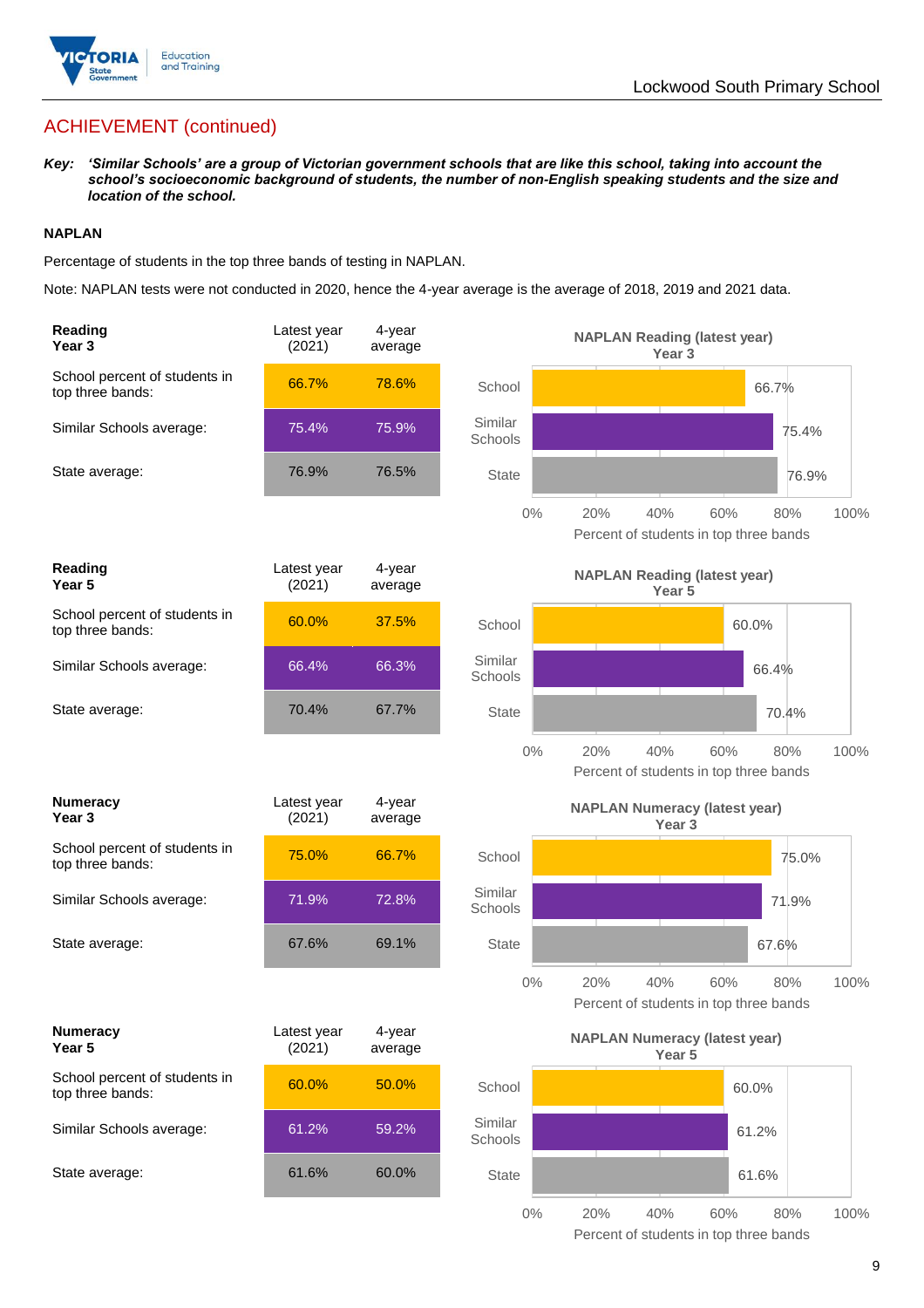

## Lockwood South Primary School

# ACHIEVEMENT (continued)

### **NAPLAN Learning Gain**

NAPLAN learning gain is determined by comparing a student's current year result relative to the results of all 'similar' Victorian students (i.e., students in all sectors in the same year level who had the same score two years prior). If the current year result is in the top 25 percent, their gain level is categorised as 'High'; middle 50 percent is 'Medium'; bottom 25 percent is 'Low'.

#### **Learning Gain Year 3 (2019) to Year 5 (2021)**

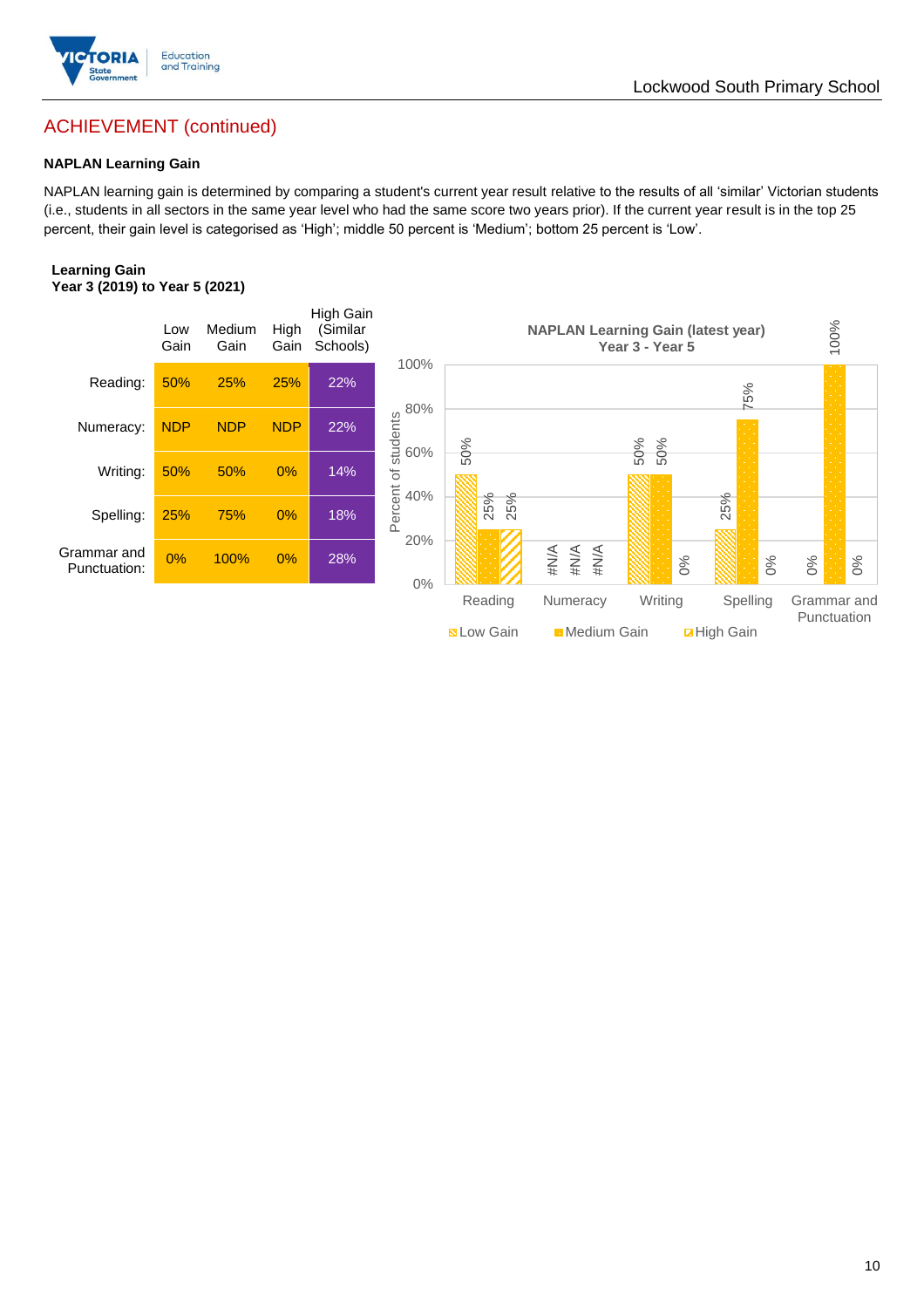

# ENGAGEMENT

*Key: 'Similar Schools' are a group of Victorian government schools that are like this school, taking into account the school's socioeconomic background of students, the number of non-English speaking students and the size and location of the school.*

### **Average Number of Student Absence Days**

Absence from school can impact on students' learning. Common reasons for non-attendance include illness and extended family holidays. Absence and attendance data in 2020 and 2021 may have been influenced by COVID-19.



### **Attendance Rate (latest year)**

|                                             | Prep       | Year 1 | Year 2 | Year 3 | Year 4 | Year 5 | Year 6 |
|---------------------------------------------|------------|--------|--------|--------|--------|--------|--------|
| Attendance Rate by year level<br>$(2021)$ : | <b>NDP</b> | 88%    | NDP    | 89%    | 91%    | 87%    | 86%    |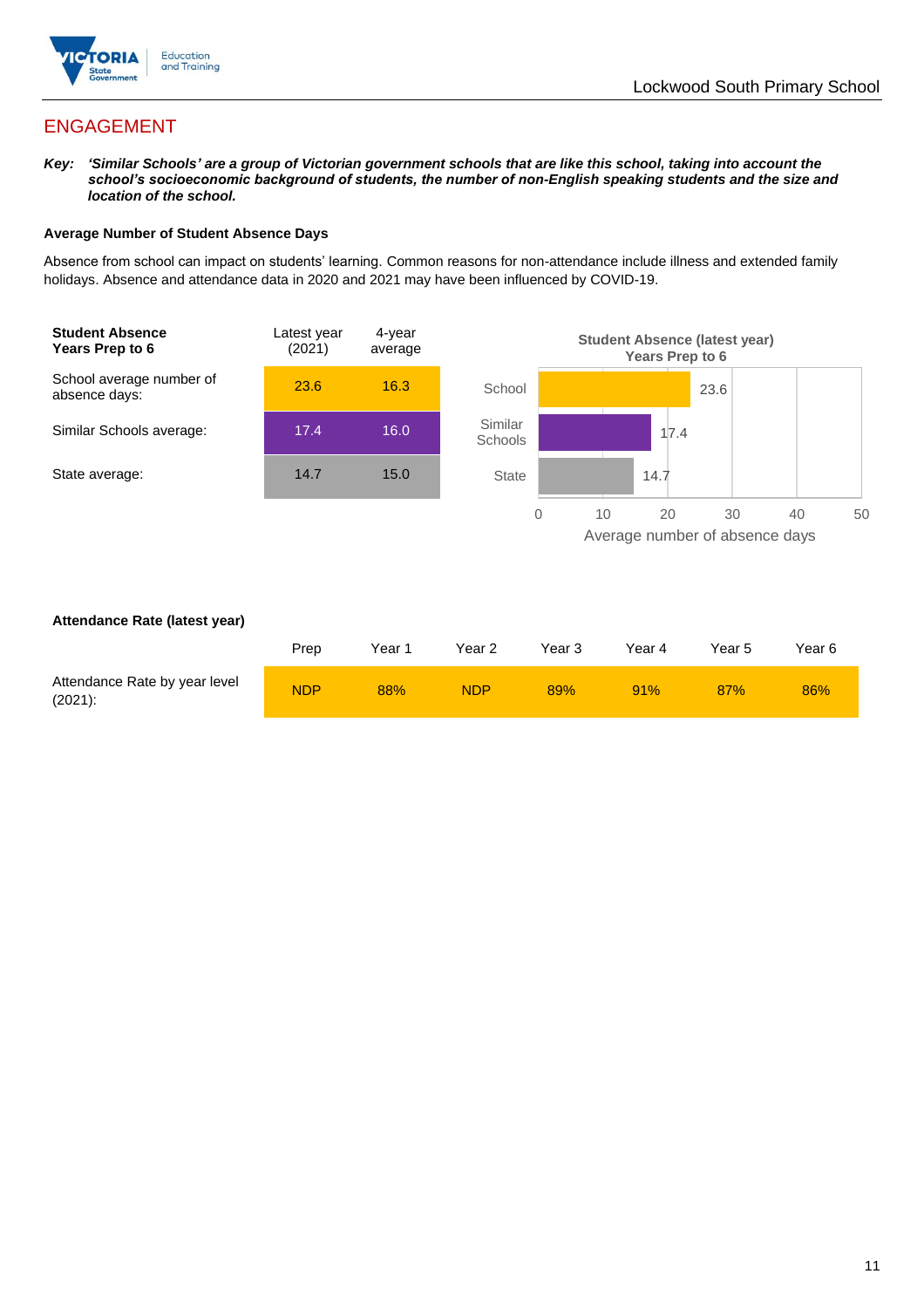

# **WELLBEING**

*Key: 'Similar Schools' are a group of Victorian government schools that are like this school, taking into account the*  school's socioeconomic background of students, the number of non-English speaking students and the size and *location of the school.*

### **Student Attitudes to School – Sense of Connectedness**

The percent endorsement on Sense of Connectedness factor, as reported in the Attitudes to School Survey completed annually by Victorian government school students, indicates the percent of positive responses (agree or strongly agree).



*Due to lower participation rates, differences in the timing of the survey/length of survey period and the general impact of Covid19 across 2020 and 2021, data are often not comparable with previous years or within similar school groups. Care should be taken when interpreting these results.*



### **Student Attitudes to School – Management of Bullying**

The percent endorsement on Management of Bullying factor, as reported in the Attitudes to School Survey completed annually by Victorian government school students, indicates the percent of positive responses (agree or strongly agree).

| <b>Management of Bullying</b><br>Years 4 to 6 | Latest year<br>(2021) | 4-year<br>average |  |
|-----------------------------------------------|-----------------------|-------------------|--|
| School percent endorsement:                   | 90.9%                 | 96.4%             |  |
| Similar Schools average:                      | 84.4%                 | 84.8%             |  |
| State average:                                | 78.4%                 | 79.7%             |  |

*Due to lower participation rates, differences in the timing of the survey/length of survey period and the general impact of Covid19 across 2020 and 2021, data are often not comparable with previous years or within similar school groups. Care should be taken when interpreting these results.*

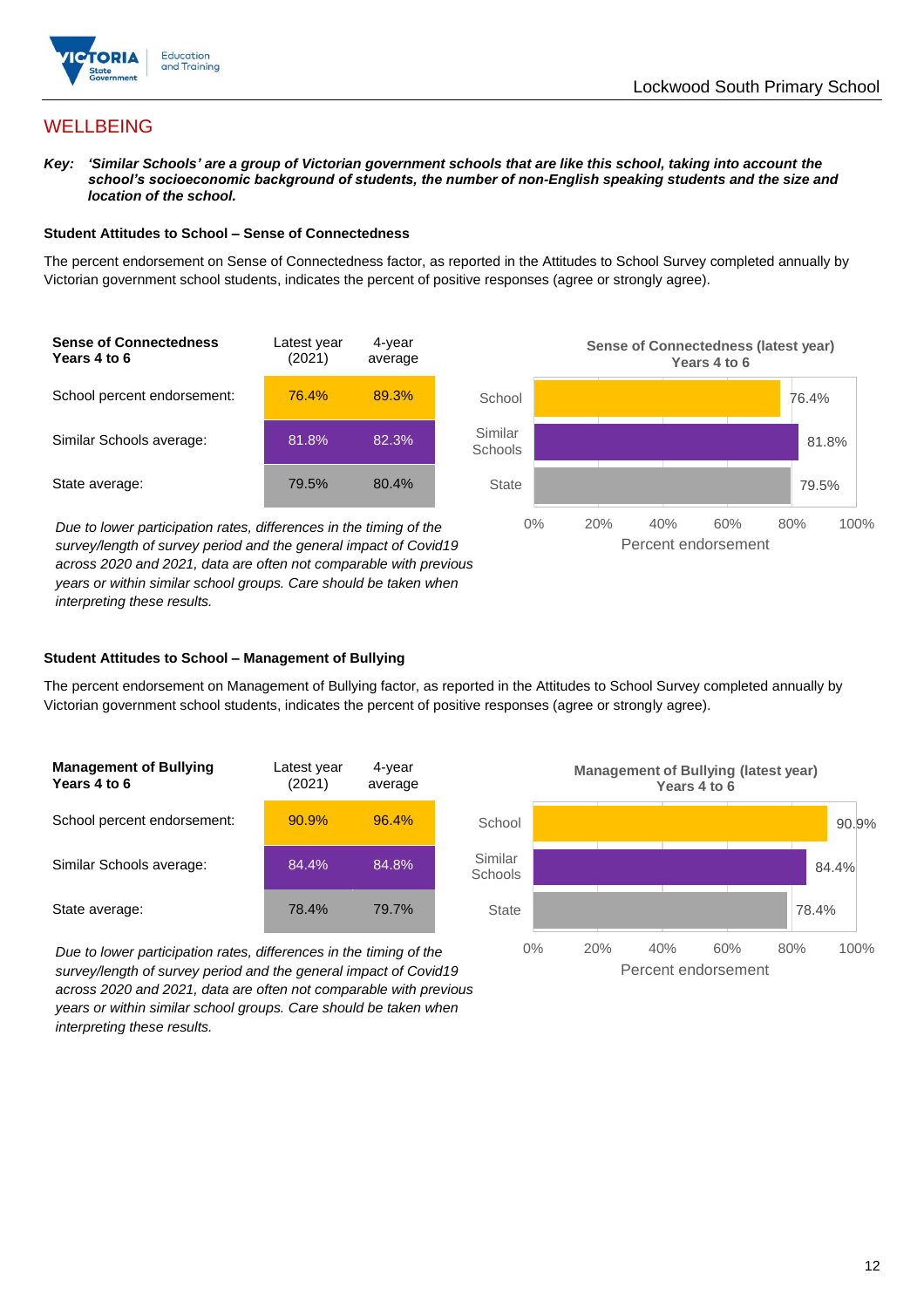

# **Financial Performance and Position**

FINANCIAL PERFORMANCE - OPERATING STATEMENT SUMMARY FOR THE YEAR ENDING 31 DECEMBER, 2021

| <b>Revenue</b>                  | <b>Actual</b> |
|---------------------------------|---------------|
| <b>Student Resource Package</b> | \$516,269     |
| Government Provided DET Grants  | \$127,407     |
| Government Grants Commonwealth  | \$38,860      |
| Government Grants State         | \$0           |
| Revenue Other                   | \$6,666       |
| <b>Locally Raised Funds</b>     | \$21,615      |
| <b>Capital Grants</b>           | \$0           |
| <b>Total Operating Revenue</b>  | \$710.817     |

| Equity <sup>1</sup>                                 | <b>Actual</b> |
|-----------------------------------------------------|---------------|
| Equity (Social Disadvantage)                        | \$5,000       |
| Equity (Catch Up)                                   | \$0           |
| <b>Transition Funding</b>                           | \$0           |
| Equity (Social Disadvantage - Extraordinary Growth) | \$0           |
| <b>Equity Total</b>                                 | \$5,000       |

| <b>Expenditure</b>                    | <b>Actual</b> |
|---------------------------------------|---------------|
| Student Resource Package <sup>2</sup> | \$437,089     |
| Adjustments                           | \$0           |
| <b>Books &amp; Publications</b>       | \$360         |
| Camps/Excursions/Activities           | \$11,527      |
| <b>Communication Costs</b>            | \$1,809       |
| Consumables                           | \$8,746       |
| Miscellaneous Expense <sup>3</sup>    | \$16,300      |
| <b>Professional Development</b>       | \$6,405       |
| Equipment/Maintenance/Hire            | \$22,380      |
| <b>Property Services</b>              | \$29,557      |
| Salaries & Allowances <sup>4</sup>    | \$44,013      |
| <b>Support Services</b>               | \$8,241       |
| Trading & Fundraising                 | \$5,754       |
| Motor Vehicle Expenses                | \$0           |
| Travel & Subsistence                  | \$0           |
| <b>Utilities</b>                      | \$4,342       |
| <b>Total Operating Expenditure</b>    | \$596,523     |
| <b>Net Operating Surplus/-Deficit</b> | \$114,294     |
| <b>Asset Acquisitions</b>             | \$8,102       |

(1) The equity funding reported above is a subset of the overall revenue reported by the school.

(2) Student Resource Package Expenditure figures are as of 24 Feb 2022 and are subject to change during the reconciliation process.

(3) Miscellaneous Expenses include bank charges, administration expenses, insurance and taxation charges.

(4) Salaries and Allowances refers to school-level payroll.